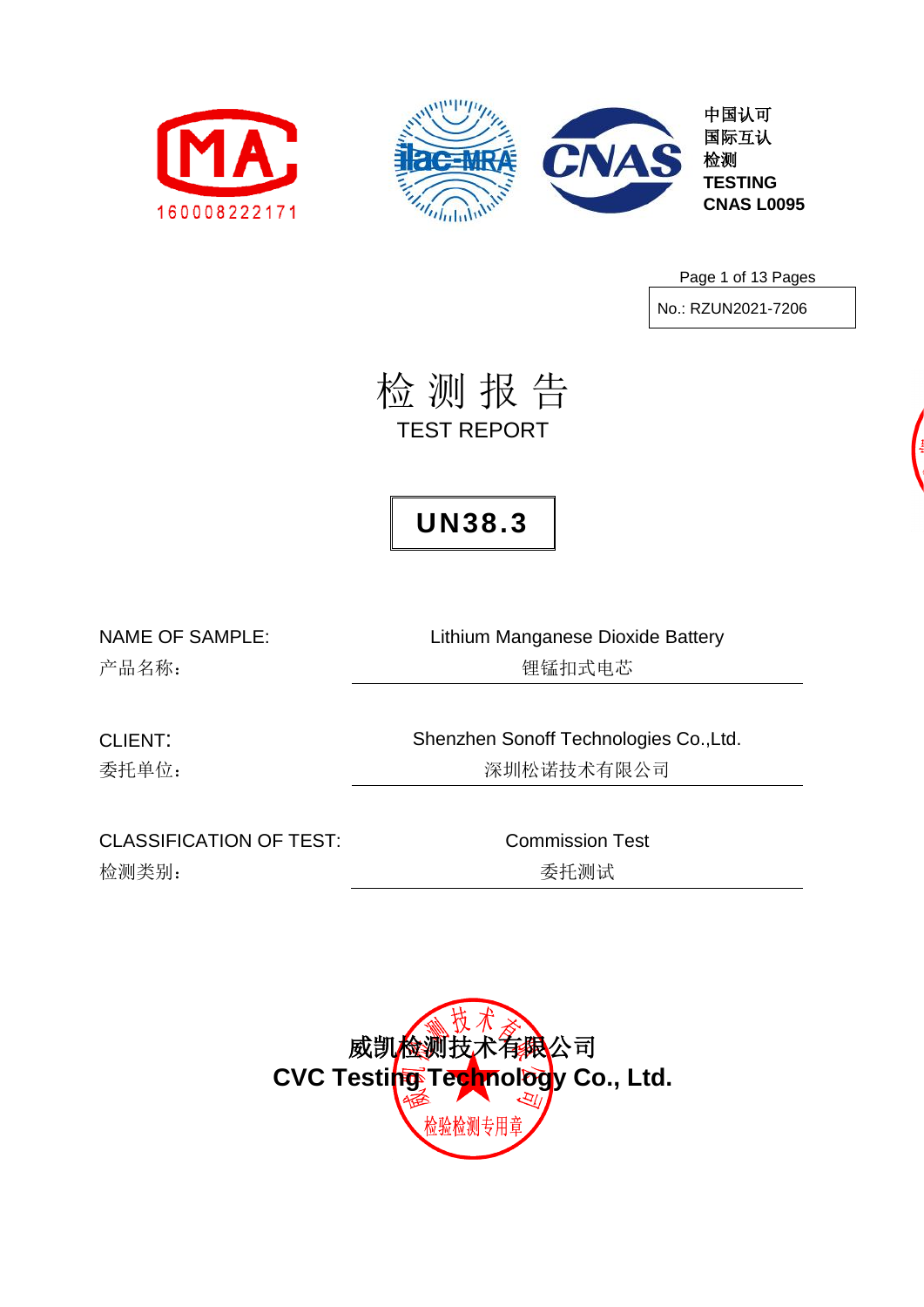

| Page 2 of 13 Pages                                                                                                                    |
|---------------------------------------------------------------------------------------------------------------------------------------|
| Type/Model:<br>型号规格: CR2450<br>3V 600mAh                                                                                              |
| Physical shape: Button<br>样品形状: 纽扣                                                                                                    |
| Commissioner address: 3F & 6F, Bld A, No. 663,<br>Bulong Rd, Shenzhen, GD, China<br>委托单位地址:深圳市龙岗区坂田街道大发埔社区布龙<br>路 663号 A 栋三层、六层       |
| Manufacturer address: NO.19, XIANFENG ROAD,<br>XIAOTING DISTRICT, YICHANG CITY, HUBEI<br>PROVINCE, CHINA<br>制造商地址: 中国湖北省宜昌市猇亭区先锋路 19号 |
| Factory address: NO.19, XIANFENG ROAD,<br>XIAOTING DISTRICT, YICHANG CITY, HUBEI<br>PROVINCE, CHINA<br>生产厂地址: 中国湖北省宜昌市猇亭区先锋路 19号      |
| Quantity of sample: 40 cells<br>样品数量: 40个电芯                                                                                           |
| Sample identification:<br>样品标识序号: c1#~c40#                                                                                            |
| Means of receiving: Submitted<br>by commissioner<br>接样方式: 委托单位送样                                                                      |
| Test item: 7 items<br>测试项目: 7项                                                                                                        |
|                                                                                                                                       |

Test conclusion: 检测结论:

The Lithium Manganese Dioxide Batteries submitted by Shenzhen Sonoff Technologies Co.,Ltd. are tested according to Section 38.3 of the Seventh revised edition of the Manual of Tests and Criteria (ST/SG/AC.10/11/Rev.7/Section 38.3). The test items are full items. The test results comply with the relevant requirements of the standard.

由深圳松诺技术有限公司送检的锂锰扣式电芯,依据联合国《试验和标准手册》第七修订版第 38.3 节进行 检测,试验为全项目,试验结果符合标准相关要求。



| Title:<br>批准人职务: | Manager<br>经理 |              |              |            |             |
|------------------|---------------|--------------|--------------|------------|-------------|
| Approved by:     | Huang Kun     | Reviewed by: | Zhang Siyao  | Tested by: | Zheng Feida |
| 批<br>准:          | Tuergen       | 核:<br>宙      | Zhang siyono | 检<br>测:    | Homeffeit   |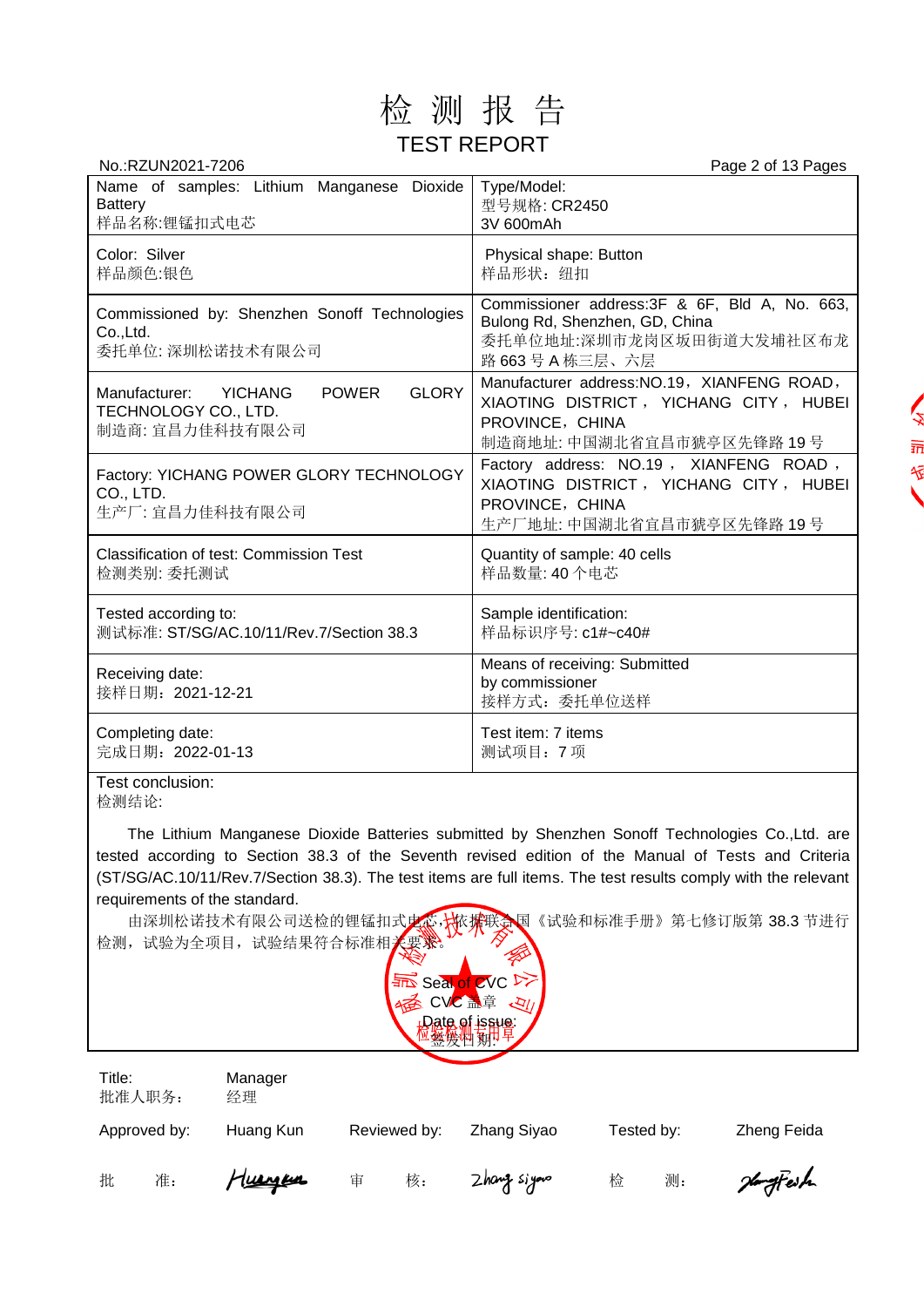Description and illustration of the sample: 样品说明及描述:

The sample's status is good 样品状况良好。 Cell Dimensions/电芯尺寸: φ24,5mm\*5mm Aggregate Lithium content of each cell/ 单个电芯的锂含量: 0,17g

| Test item   | Sample No.   | <b>State</b>                         | Remark |
|-------------|--------------|--------------------------------------|--------|
| 试验项目        | 样品编号         | 状态                                   | 备注     |
| $T.1 - T.5$ | c1#~c10#     | in undischarged states<br>未放电状态      |        |
|             | $c11\# C20#$ | in fully discharged states<br>完全放电状态 |        |
| T.6         | c21#~c25#    | in undischarged states<br>未放电状态      |        |
|             | c26#~c30#    | in fully discharged states<br>完全放电状态 |        |
| T.8         | c31#~c40#    | in fully discharged states<br>完全放电状态 |        |

Description of the sampling procedure: 取样程序的说明:

/

Description of the deviation from the standard, if any: 试验结果不符合标准项的说明:

/

Remarks:

备注:

Throughout this report a comma is used as the decimal separator. 本报告中以逗号代替小数点。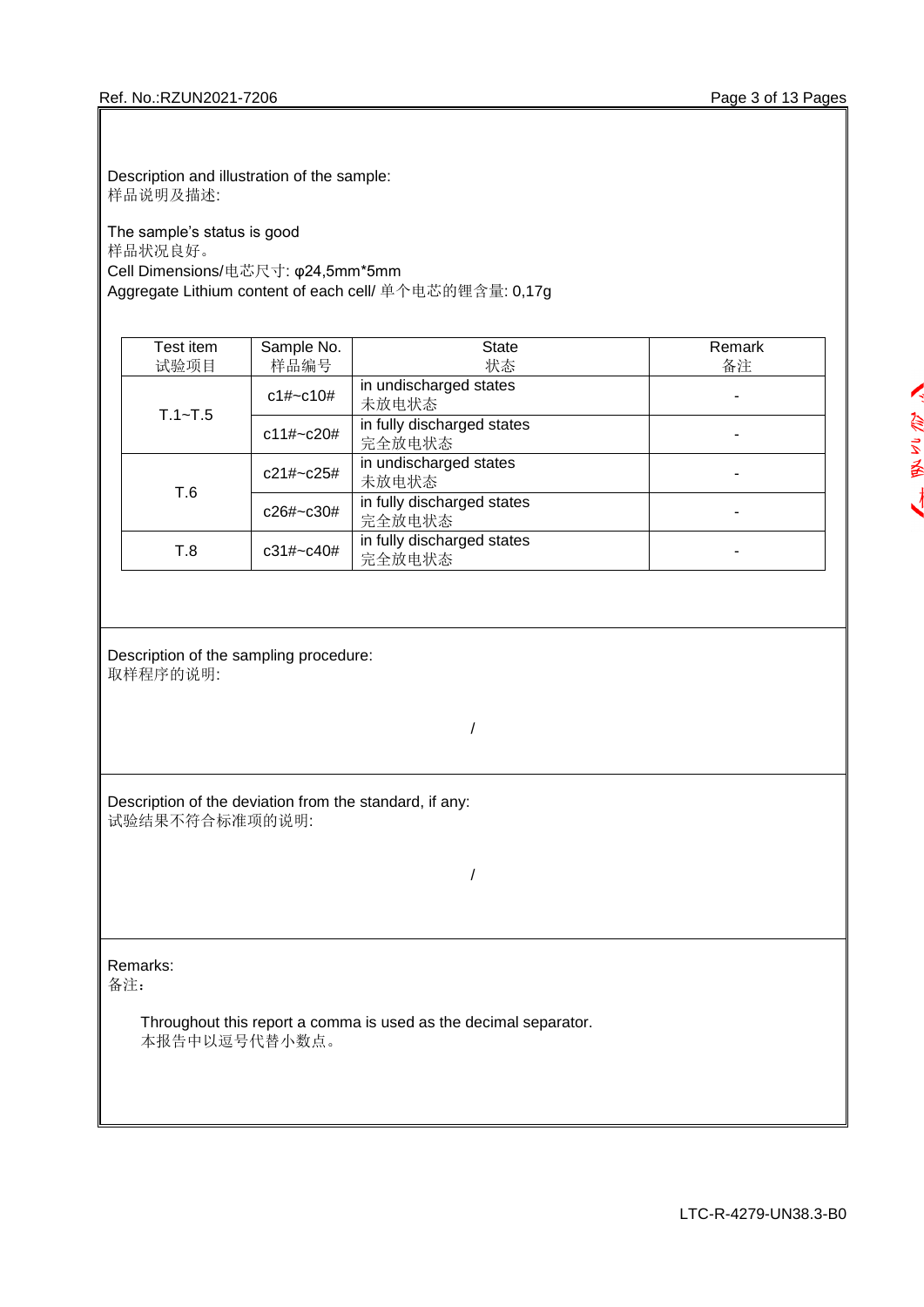金

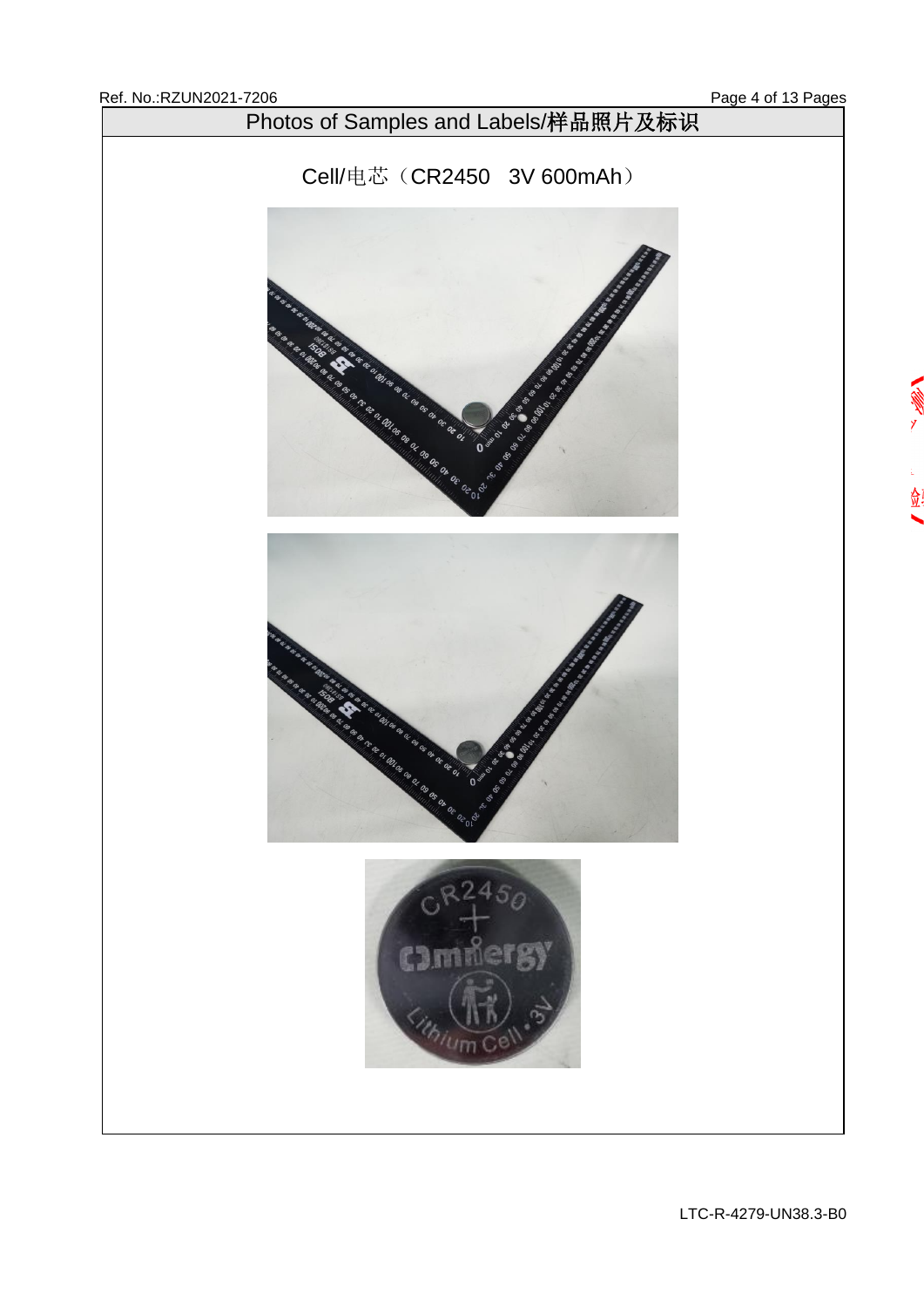$\mathbf{z}$ 

Ń

捡

|                     | ST/SG/AC.10/11/Rev.7/Section 38.3                                                                                                                                                                                                                                                                                                                                                                                                                                                                                                                                                                                                                                                                                                                                                                                                                                                                                                                                                                                                                                                                                                  |                                                                                                                                                                                                        |   |  |  |  |  |  |  |  |
|---------------------|------------------------------------------------------------------------------------------------------------------------------------------------------------------------------------------------------------------------------------------------------------------------------------------------------------------------------------------------------------------------------------------------------------------------------------------------------------------------------------------------------------------------------------------------------------------------------------------------------------------------------------------------------------------------------------------------------------------------------------------------------------------------------------------------------------------------------------------------------------------------------------------------------------------------------------------------------------------------------------------------------------------------------------------------------------------------------------------------------------------------------------|--------------------------------------------------------------------------------------------------------------------------------------------------------------------------------------------------------|---|--|--|--|--|--|--|--|
| <b>Clause</b><br>章节 | <b>Result</b><br><b>Verdict</b><br><b>Requirements</b><br>测试结果<br>标准要求                                                                                                                                                                                                                                                                                                                                                                                                                                                                                                                                                                                                                                                                                                                                                                                                                                                                                                                                                                                                                                                             |                                                                                                                                                                                                        |   |  |  |  |  |  |  |  |
| 38.3.4              | Procedure/试验步骤                                                                                                                                                                                                                                                                                                                                                                                                                                                                                                                                                                                                                                                                                                                                                                                                                                                                                                                                                                                                                                                                                                                     |                                                                                                                                                                                                        |   |  |  |  |  |  |  |  |
| 38.3.4.1            | Test T.1: Altitude simulation/试验 T.1:高度模拟<br>Test cells and batteries shall be stored at a pressure of 11,6kPa or less for at least<br>six hours at ambient temperature (20±5℃)/ 将电芯和电池在温度为 20±5℃, 大气<br>压力为不大于 11,6kpa 的环境中贮存不少于 6 个小时                                                                                                                                                                                                                                                                                                                                                                                                                                                                                                                                                                                                                                                                                                                                                                                                                                                                                            |                                                                                                                                                                                                        |   |  |  |  |  |  |  |  |
|                     | Requirement/标准要求:<br>1 Cells and batteries Mass loss limit: ≤0,2% /样品质<br>量损失≤0,2%<br>2 Open circuit voltage not less than 90%, The<br>requirement relating to voltage is not applicable to<br>test cells and batteries at full discharged states.<br>样品试验后开路电压应不低于试验前开路电压的 90%,<br>此要求不适用于完全放完电的电池和电芯。<br>3 No leakage, no venting, no disassembly, no rupture<br>and no fire 样品(电池)应无漏液、无排气、无解<br>体、无破裂以及无着火现象的发生                                                                                                                                                                                                                                                                                                                                                                                                                                                                                                                                                                                                                                                                                                                | The samples $c1\#~c20\#$ :<br>No leakage, no venting,<br>disassembly,<br>no<br>no<br>rupture and no fire/编号为<br>c1#~c20#的样品: 无漏<br>液、无排气、无解体、无<br>破裂以及无着火现象<br>The data is shown in<br>Table 1./数据见表 1 | P |  |  |  |  |  |  |  |
| 38.3.4.2            | Test T.2: Thermal test/试验 T.2: 温度试验<br>Test cells and batteries are to be stored for/电池存储条件如下:<br>1 For small cells and batteries: one temperature cycle: $72\pm2\degree$ (6h) --40 $\pm2\degree$ (6h)<br>/对于小型电芯和电池: 一次温度循环为72±2℃(6h) ---40±2℃(6h)<br>For large cells and batteries: one temperature cycle: $72\pm2\degree C(12h)$ --40 $\pm2\degree C(12h)$<br>/对于大型电芯和电池: 一次温度循环为72±2℃(12h) —-40±2℃(12h)<br>2 The maximum time interval between test temperature extremes is 30 minutes/温<br>度转换最大间隔时间为 30min<br>3 This procedure is to be repeated 10 times/重复 10 次循环<br>4 after which all test cells and batteries are to be stored for 24 hours at ambient<br>temperature (20±5℃)/循环结束后, 电池在 20±5℃的条件下 搁置 24 小时<br>Requirements/标准要求<br>1 Cells and batteries Mass loss limit: ≤0,2% /样品质<br>量损失≤0,2%<br>2 Open circuit voltage not less than 90%, The<br>requirement relating to voltage is not applicable to<br>test cells and batteries at full discharged states.<br>样品试验后开路电压应不低于试验前开路电压的 90%,<br>此要求不适用于完全放完电的电池和电芯。<br>3 No leakage, no venting, no disassembly, no rupture<br>and no fire<br>样品(电池)应无漏液、无排气、无解体、无破裂以 | The samples $c1\#~c20\#$ :<br>No leakage, no venting,<br>disassembly,<br>no<br>no<br>rupture and no fire/编号为<br>c1#~c20#的样品: 无漏<br>液、无排气、无解体、无<br>破裂以及无着火现象<br>The data is shown in<br>Table 1./数据见表 1 | Р |  |  |  |  |  |  |  |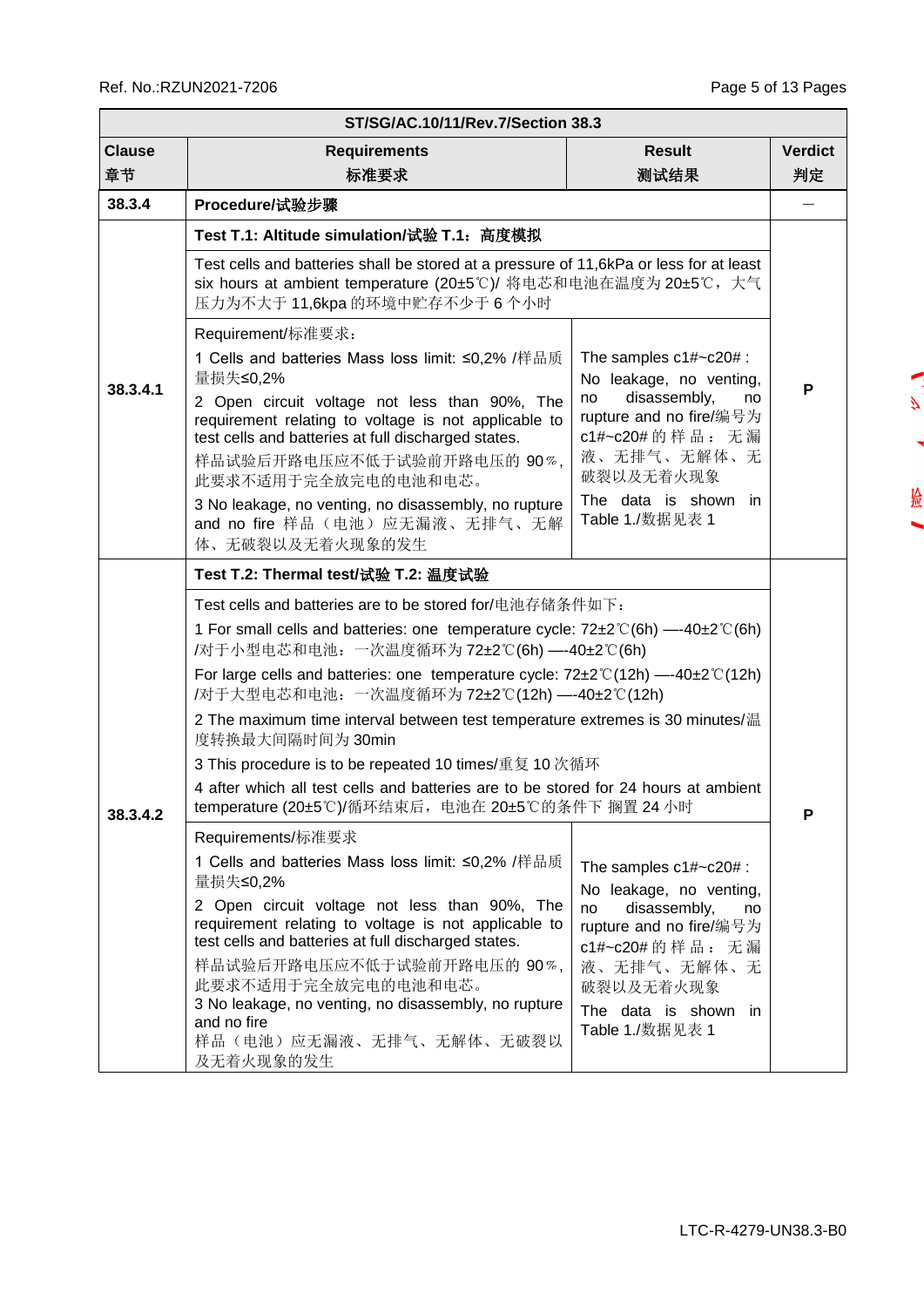r.

| ST/SG/AC.10/11/Rev.7/Section 38.3 |                                                                                                                                                                                                                                                                                                                                                                                                                                                                                                                                                                                                                                                                                                                                                                                                                                                                                                                                                                                                                                                                                                                                                                                                                                                                                                                                                                                                                                                                                                                                                                                                                                                                                                                                                                        |      |    |  |  |  |  |  |  |
|-----------------------------------|------------------------------------------------------------------------------------------------------------------------------------------------------------------------------------------------------------------------------------------------------------------------------------------------------------------------------------------------------------------------------------------------------------------------------------------------------------------------------------------------------------------------------------------------------------------------------------------------------------------------------------------------------------------------------------------------------------------------------------------------------------------------------------------------------------------------------------------------------------------------------------------------------------------------------------------------------------------------------------------------------------------------------------------------------------------------------------------------------------------------------------------------------------------------------------------------------------------------------------------------------------------------------------------------------------------------------------------------------------------------------------------------------------------------------------------------------------------------------------------------------------------------------------------------------------------------------------------------------------------------------------------------------------------------------------------------------------------------------------------------------------------------|------|----|--|--|--|--|--|--|
| <b>Clause</b>                     | <b>Result</b><br><b>Requirements</b>                                                                                                                                                                                                                                                                                                                                                                                                                                                                                                                                                                                                                                                                                                                                                                                                                                                                                                                                                                                                                                                                                                                                                                                                                                                                                                                                                                                                                                                                                                                                                                                                                                                                                                                                   |      |    |  |  |  |  |  |  |
| 章节                                | 标准要求                                                                                                                                                                                                                                                                                                                                                                                                                                                                                                                                                                                                                                                                                                                                                                                                                                                                                                                                                                                                                                                                                                                                                                                                                                                                                                                                                                                                                                                                                                                                                                                                                                                                                                                                                                   | 测试结果 | 判定 |  |  |  |  |  |  |
| 38.3.4.3                          | Test T.3: Vibration/试验 T.3: 振动<br>1 Cells and batteries are firmly secured to the platform of the vibration machine /电<br>芯和电池牢固地安装在振动台(的台面)上<br>2 The vibration: a sinusoidal waveform with a logarithmic sweep between 7Hz and<br>200Hz and back to 7Hz traversed in 15 minutes/振动以正弦波形式, 以 7Hz 增加<br>至 200Hz, 然后在减少回到 7Hz 为一个循环, 一个循环持续 15 分钟的对数前移传<br>送。<br>3 For cells and small batteries: from 7 Hz a peak acceleration of 1gn is maintained<br>until 18Hz is reached. The amplitude is then maintained at 0,8mm (1,6mm total<br>excursion) and the frequency increased until a peak acceleration of $8gn$ occurs<br>(approximately 50Hz). A peak acceleration of 8g <sub>n</sub> is then maintained until the<br>frequency is increased to 200Hz. / 对于电芯和小型电池: 从 7Hz 开始, 以 1g <sub>n</sub> 的峰<br>值加速度保持不变, 直到达到 18Hz。然后将振幅保持在 0,8mm (总偏移 1,6mm)<br>并且频率增加直到出现 8gn的峰值加速度 (大约 50Hz) 。然后保持 8gn的峰值加速<br>度, 直到频率增加到 200Hz。<br>For large batteries: from 7Hz a peak acceleration of $1gn$ is maintained until 18Hz is<br>reached. The amplitude is then maintained at 0,8mm (1,6mm total excursion) and<br>the frequency increased until a peak acceleration of $2g_0$ occurs (approximately<br>25Hz). A peak acceleration of $2g_n$ is then maintained until the frequency is<br>increased to 200Hz. / 对于大型电池: 从 7Hz 开始, 以 1g, 的峰值加速度保持不<br>变, 直到达到 18Hz。然后将振幅保持在 0,8mm (总偏移 1,6mm) 并且频率增加直<br>到出现 2g <sub>n</sub> 的峰值加速度(大约 25Hz)。然后保持 2gn的峰值加速度, 直到频率增<br>加到 200Hz。<br>4 This cycle repeated 12 times for a total of 3 hours for each of three mutually<br>perpendicular mounting position of the cell. One of the directions of vibration must<br>be perpendicular to the terminal face. /以振动的其中一个方向必须是垂直样品极<br>性,对每个电芯从三个互相垂直的方向上循环 12 次,每个方向 3 个小时,共 9 小<br>时。 |      | P  |  |  |  |  |  |  |
|                                   | Requirements/标准要求<br>1 Cells and batteries Mass loss limit: ≤0,2% /样品质   The samples c1#~c20# :                                                                                                                                                                                                                                                                                                                                                                                                                                                                                                                                                                                                                                                                                                                                                                                                                                                                                                                                                                                                                                                                                                                                                                                                                                                                                                                                                                                                                                                                                                                                                                                                                                                                        |      |    |  |  |  |  |  |  |
|                                   | 量损失≤0,2%<br>No leakage, no venting,<br>disassembly,<br>2 Open circuit voltage not less than 90%, The<br>no<br>no<br>rupture and no fire/编号为<br>requirement relating to voltage is not applicable to<br>test cells and batteries at full discharged states.<br>c1#~c20#的样品: 无漏<br>液、无排气、无解体、无<br>样品试验后开路电压应不低于试验前开路电压的 90%,<br>破裂以及无着火现象<br>此要求不适用于完全放完电的电池和电芯。<br>3 No leakage, no venting, no disassembly, no rupture<br>The data is shown in<br>and no fire<br>Table 1./数据见表 1<br>样品(电池)应无漏液、无排气、无解体、无破裂以<br>及无着火现象的发生                                                                                                                                                                                                                                                                                                                                                                                                                                                                                                                                                                                                                                                                                                                                                                                                                                                                                                                                                                                                                                                                                                                                                                                                                                               |      |    |  |  |  |  |  |  |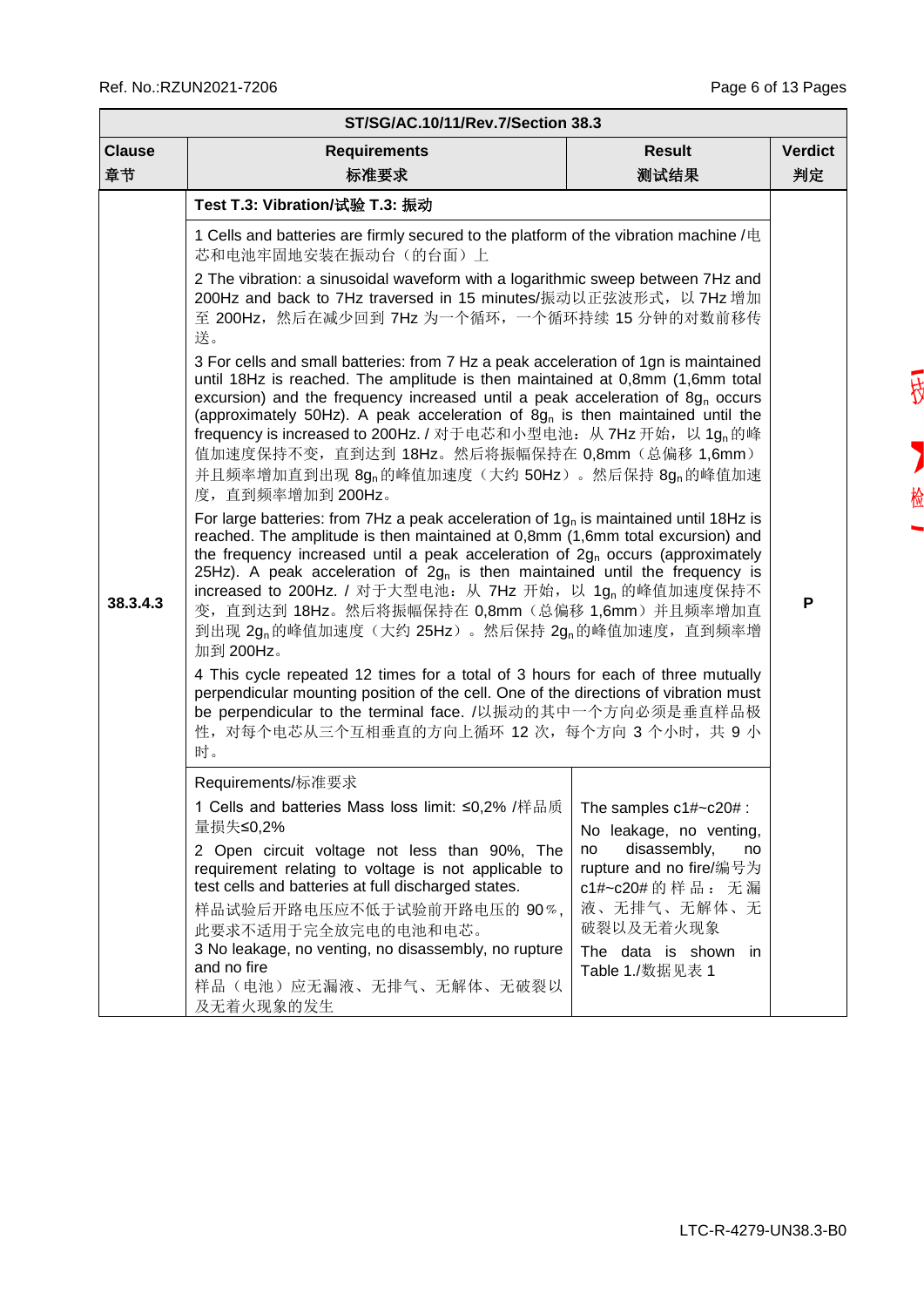测

| <b>Clause</b><br><b>Result</b><br><b>Verdict</b><br><b>Requirements</b><br>章节<br>标准要求<br>测试结果<br>判定<br>Test T.4: Shock/Test T.4: 冲击<br>1 Test cells and batteries shall be secured to the testing machine/以稳固的托架固<br>定住每个电芯和电池样品的全部配件表面。<br>2 Each cell shall be subjected to a half-sine shock of peak acceleration of 150 $q_n$<br>and pulse duration of 6 milliseconds. Large cells may be subjected to a half-sine<br>shock of peak acceleration of 50 $g_n$ and pulse duration of 11 milliseconds. / 对每个<br>电芯以峰值为 150g <sub>n</sub> 的半正弦的加速度撞击, 脉冲持续 6 毫秒, 大型电芯须经受最<br>大加速度 50g <sub>n</sub> 和脉冲持续时间 11 毫秒的半正弦波冲击。<br>Small batteries shall be subjected to a half-sine shock of peak acceleration of 150<br>$g_n$ (or Acceleration( $g_n$ )= $\sqrt{\frac{100850}{mass}}$ , which is smaller) and pulse duration of 6<br>milliseconds, large batteries shall be subjected to a half-sine of peak acceleration<br>of 50 g <sub>n</sub> (or Acceleration(g <sub>n</sub> )= $\sqrt{\left(\frac{30000}{mass}\right)}$ , which is smaller) and pulse duration of<br>11 milliseconds/对每个电池以峰值为 150g, (或与 $\sqrt{\left(\frac{100850}{mass}\right)}$ 中的较小值) 的半正<br>弦的加速度撞击, 脉冲持续 6 毫秒, 大型电池须经受最大加速度 50gn (或与<br>38.3.4.4<br>P<br>$\sqrt{\left(\frac{30000}{mass}\right)}$ 中的较小值)和脉冲持续时间 11 毫秒的半正弦波冲击。<br>3 Each cell or battery shall be subjected to three shocks in the positive direction<br>followed by three shocks in the negative direction of three mutually perpendicular<br>mounting positions of the cell or battery for a total of 18 shocks/每个电池或电池组<br>须在三个互相垂直的电池安装方位的正方向经受三次冲击,接着在反方向经受三次<br>冲击, 总共经受18次冲击。 | ST/SG/AC.10/11/Rev.7/Section 38.3 |  |  |  |  |  |  |  |  |  |  |
|----------------------------------------------------------------------------------------------------------------------------------------------------------------------------------------------------------------------------------------------------------------------------------------------------------------------------------------------------------------------------------------------------------------------------------------------------------------------------------------------------------------------------------------------------------------------------------------------------------------------------------------------------------------------------------------------------------------------------------------------------------------------------------------------------------------------------------------------------------------------------------------------------------------------------------------------------------------------------------------------------------------------------------------------------------------------------------------------------------------------------------------------------------------------------------------------------------------------------------------------------------------------------------------------------------------------------------------------------------------------------------------------------------------------------------------------------------------------------------------------------------------------------------------------------------------------------------------------------------------------------|-----------------------------------|--|--|--|--|--|--|--|--|--|--|
|                                                                                                                                                                                                                                                                                                                                                                                                                                                                                                                                                                                                                                                                                                                                                                                                                                                                                                                                                                                                                                                                                                                                                                                                                                                                                                                                                                                                                                                                                                                                                                                                                            |                                   |  |  |  |  |  |  |  |  |  |  |
| Requirements/标准要求:<br>The samples $c1\#$ ~ $c20\#$ :<br>1 Cells and batteries Mass loss limit: ≤0,2% /样品质<br>Acceleration= $150g_n$<br>量损失≤0,2%<br>No leakage, no venting,<br>2 Open circuit voltage not less than 90%, The<br>disassembly,<br>no<br>no<br>requirement relating to voltage is not applicable to<br>rupture and no fire/编号为<br>test cells and batteries at full discharged states.<br>c1#~c20#的样品:<br>样品试验后开路电压应不低于试验前开路电压的 90%,<br>峰值加速度=150g <sub>n</sub><br>此要求不适用于完全放完电的电池和电芯。<br>无漏液、无排气、无解<br>3 No leakage, no venting, no disassembly, no rupture<br>体、无破裂以及无着火现<br>and no fire<br>象<br>样品(电池)应无漏液、无排气、无解体、无破裂以<br>及无着火现象的发生<br>The data is shown in                                                                                                                                                                                                                                                                                                                                                                                                                                                                                                                                                                                                                                                                                                                                                                                                                                                                                                                                                 |                                   |  |  |  |  |  |  |  |  |  |  |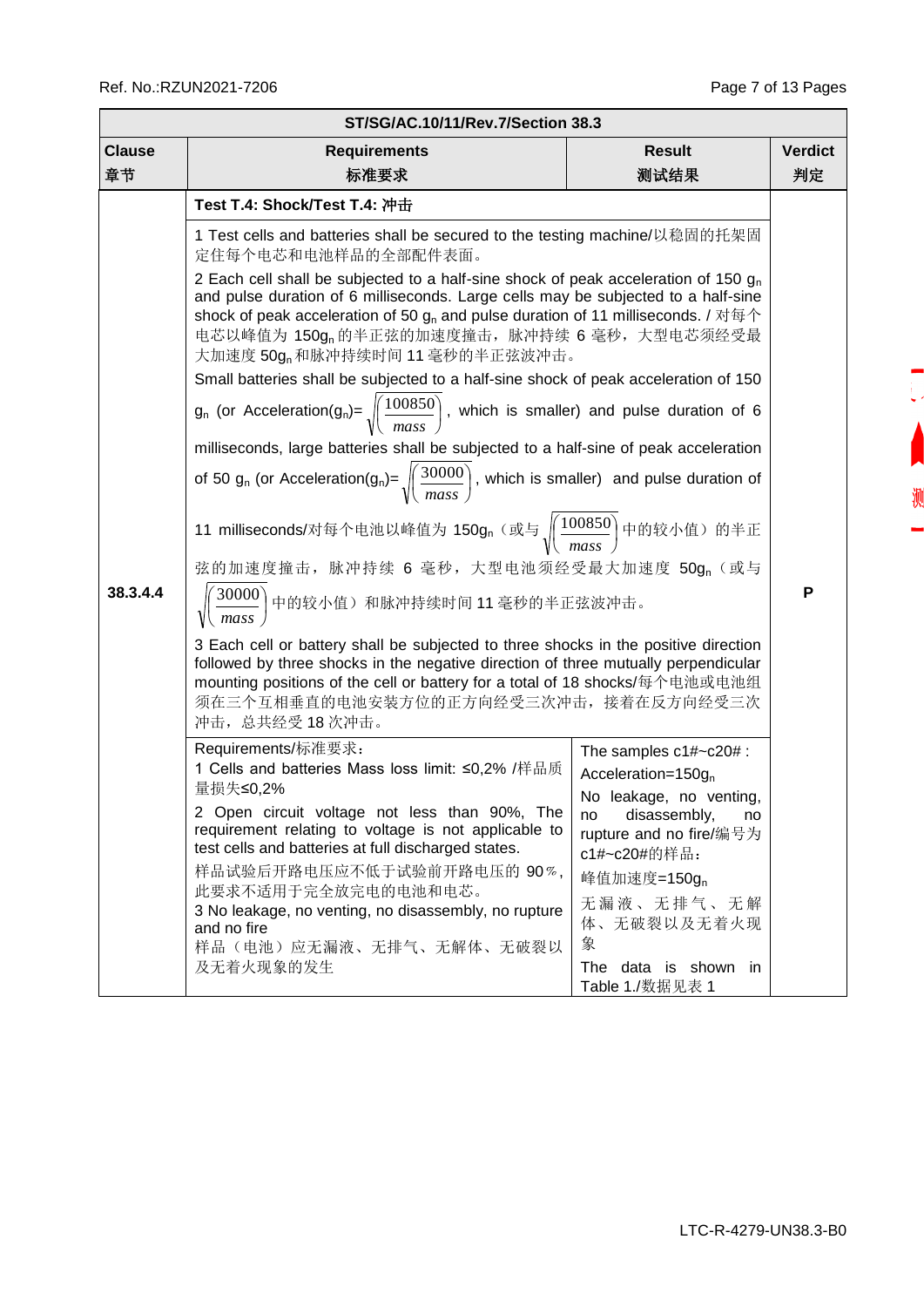| ST/SG/AC.10/11/Rev.7/Section 38.3 |                                                                                                                                                                                                                                                                                                                                                                                                                                                                                                                                                                                                                                                                                                                                                                                |                                                                                                                                                                           |                           |  |  |  |  |  |  |
|-----------------------------------|--------------------------------------------------------------------------------------------------------------------------------------------------------------------------------------------------------------------------------------------------------------------------------------------------------------------------------------------------------------------------------------------------------------------------------------------------------------------------------------------------------------------------------------------------------------------------------------------------------------------------------------------------------------------------------------------------------------------------------------------------------------------------------|---------------------------------------------------------------------------------------------------------------------------------------------------------------------------|---------------------------|--|--|--|--|--|--|
| <b>Clause</b><br>章节               | <b>Result</b><br><b>Requirements</b><br>标准要求<br>测试结果                                                                                                                                                                                                                                                                                                                                                                                                                                                                                                                                                                                                                                                                                                                           |                                                                                                                                                                           |                           |  |  |  |  |  |  |
| 38.3.4.5                          | Test T.5: External Short Circuit/试验 T.5 外部短路<br>1 The cell or battery to be tested shall be heated for a period of time necessary to<br>reach a homogeneous stabilized temperature 57±4℃/加热电芯或电池样品直到温<br>度稳定在 57±4℃<br>2 The cell or battery shall be subjected to a short circuit condition with a total<br>external resistance of less than 0,1 ohm at $57\pm4\degree$ C, This short circuit condition is<br>continued for at least one hour after the cell or battery external case temperature<br>has returned to 57±4℃, or in the case of the large batteries, has decreased by half<br>of the maximum temperature increase observed during the test and remains below<br>that value. /将样品正负极用小于 0,1Ω 的总电阻回路进行短路, 样品的外表温度恢<br>复到 57±4℃之后保持短路状态 1 小时以上; 对于大电池, 电池温度降低至最高温升 |                                                                                                                                                                           | <b>Verdict</b><br>判定<br>P |  |  |  |  |  |  |
|                                   | 值的一半时实验结束。<br>3 The cell or battery must be observed for a further six hours for the test to be<br>concluded,<br>/对电芯或电池必须进一步观察6个小时才能下结论。<br>Requirements/标准要求:<br>During the test and within six hours after test, the<br>cells or batteries<br>在试验过程中以及之后6个小时内, 电芯或电池样品<br>1. External temperature not exceed 170°C<br>外表温度不超过 170℃<br>2. No disassembly, no rupture and no fire.<br>无解体、无破裂和无着火现象发生。                                                                                                                                                                                                                                                                                                                                                                        | The samples $c1\#~c20\#$ :<br>disassembly,<br>no<br>no<br>rupture and no fire/编号为<br>c1#~c20#的样品: 无解<br>体、无破裂以及无着火现<br>象<br>The data is shown<br>in in<br>Table 1./数据见表 1 |                           |  |  |  |  |  |  |

 $\overline{1}$ Ī  $|\frac{4}{3}\rangle$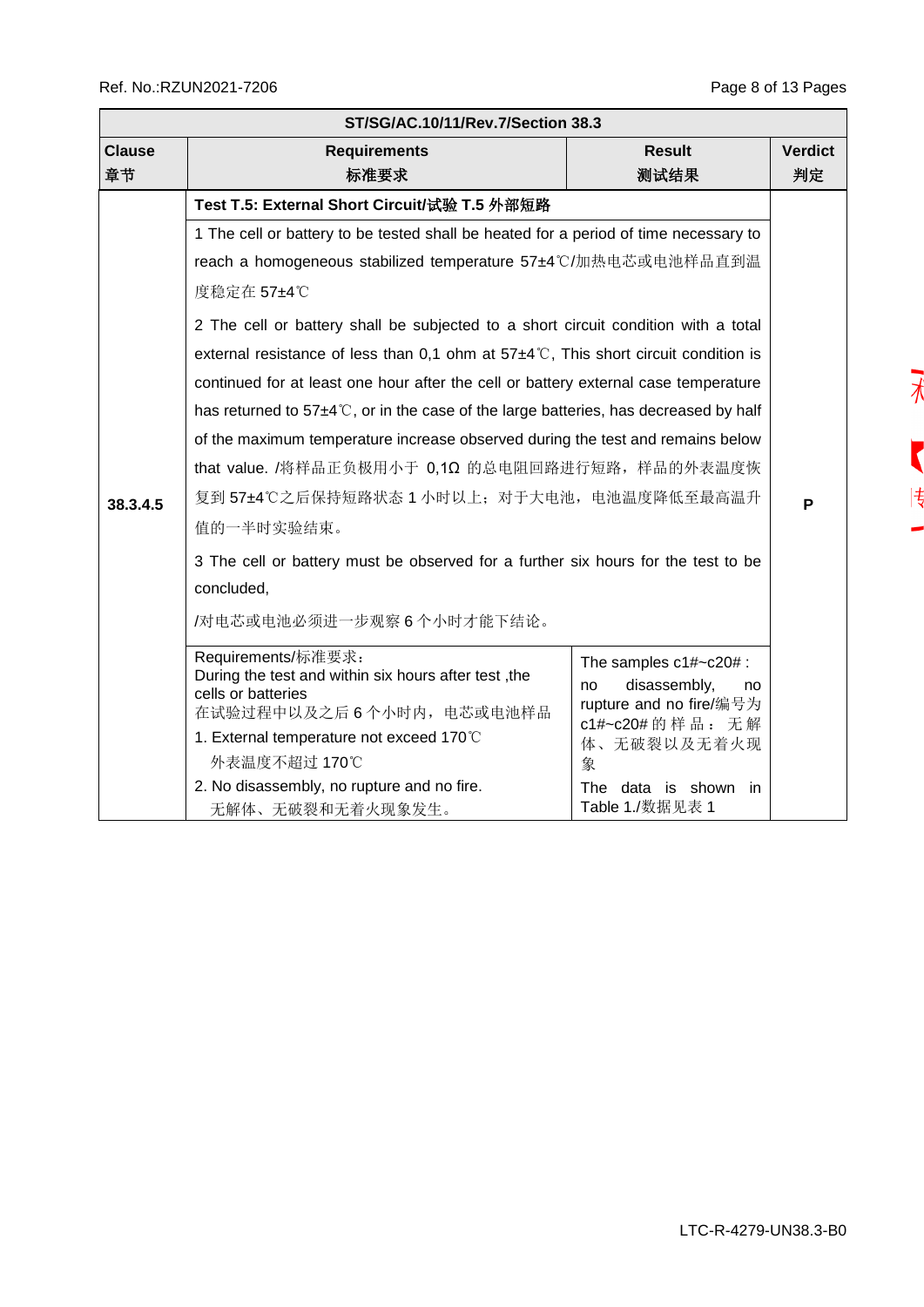$\mathbf{L}$ 

 $\blacksquare$ 

渊

| ST/SG/AC.10/11/Rev.7/Section 38.3 |                                                                                                                                                                                                                                                                                                                                                                                                                                                                                                                                                                                                                                                                                                                                                                                                                                                                                                                                                                                                                                                                                                                                                                                                                                                                                                                         |                                                                                                                                        |     |  |  |  |  |  |
|-----------------------------------|-------------------------------------------------------------------------------------------------------------------------------------------------------------------------------------------------------------------------------------------------------------------------------------------------------------------------------------------------------------------------------------------------------------------------------------------------------------------------------------------------------------------------------------------------------------------------------------------------------------------------------------------------------------------------------------------------------------------------------------------------------------------------------------------------------------------------------------------------------------------------------------------------------------------------------------------------------------------------------------------------------------------------------------------------------------------------------------------------------------------------------------------------------------------------------------------------------------------------------------------------------------------------------------------------------------------------|----------------------------------------------------------------------------------------------------------------------------------------|-----|--|--|--|--|--|
| <b>Clause</b>                     | <b>Result</b><br><b>Requirements</b>                                                                                                                                                                                                                                                                                                                                                                                                                                                                                                                                                                                                                                                                                                                                                                                                                                                                                                                                                                                                                                                                                                                                                                                                                                                                                    |                                                                                                                                        |     |  |  |  |  |  |
| 章节                                | 标准要求<br>测试结果                                                                                                                                                                                                                                                                                                                                                                                                                                                                                                                                                                                                                                                                                                                                                                                                                                                                                                                                                                                                                                                                                                                                                                                                                                                                                                            |                                                                                                                                        |     |  |  |  |  |  |
|                                   | Test T.6: Impact / Crush / 试验 T.6: 撞击/挤压                                                                                                                                                                                                                                                                                                                                                                                                                                                                                                                                                                                                                                                                                                                                                                                                                                                                                                                                                                                                                                                                                                                                                                                                                                                                                |                                                                                                                                        | P   |  |  |  |  |  |
|                                   | Impact (applicable to cylindrical cells not less than 18mm in diameter) /                                                                                                                                                                                                                                                                                                                                                                                                                                                                                                                                                                                                                                                                                                                                                                                                                                                                                                                                                                                                                                                                                                                                                                                                                                               |                                                                                                                                        |     |  |  |  |  |  |
|                                   | 撞击(适用于直径不小于18毫米的圆柱形电池)<br>1 This test sample cell or component cell is to be placed on a flat smooth surface/<br>将试验样品用的电芯或聚合物电芯放在一个平坦光滑的平面上                                                                                                                                                                                                                                                                                                                                                                                                                                                                                                                                                                                                                                                                                                                                                                                                                                                                                                                                                                                                                                                                                                                                                                            |                                                                                                                                        |     |  |  |  |  |  |
|                                   |                                                                                                                                                                                                                                                                                                                                                                                                                                                                                                                                                                                                                                                                                                                                                                                                                                                                                                                                                                                                                                                                                                                                                                                                                                                                                                                         |                                                                                                                                        |     |  |  |  |  |  |
|                                   | 2 A 15,8 mm diameter bar is to be placed across the center of the sample, A 9,1kg<br>mass is to be dropped from a height of 61±2,5cm onto the sample./将一直径为<br>15,8mm 的不锈钢圆棒横过电池中部放置后, 将一质量为 9,1kg 的物体从 61±2,5cm<br>的高度落向样品。                                                                                                                                                                                                                                                                                                                                                                                                                                                                                                                                                                                                                                                                                                                                                                                                                                                                                                                                                                                                                                                                                            |                                                                                                                                        |     |  |  |  |  |  |
|                                   | 3 The test sample is to be impacted with its longitudinal axis parallel to the flat<br>surface and perpendicular to the longitudinal axis of the 15,8 mm $\pm$ 0,1mm<br>diameter curved surface lying across the centre of the test sample. Each sample is<br>to be subjected to only a single impact./ 接受撞击的试样, 纵轴应与平坦的表面平<br>行并与横放在试样中心的直径 15,8±0,1 毫米弯曲表面的纵轴垂直。每一个试样只经<br>受一次撞击。                                                                                                                                                                                                                                                                                                                                                                                                                                                                                                                                                                                                                                                                                                                                                                                                                                                                                                                                     |                                                                                                                                        | N/A |  |  |  |  |  |
|                                   | Requirements/标准要求:<br>1 Cells external temperature not exceed 170°C.电芯<br>或电池的最高表面温度应不超过 170℃<br>2 No disassembly, no fire within six hours of this test<br>试验结束后 6 个小时之内, 电芯和聚合物电芯应无解<br>体和无着火现象发生                                                                                                                                                                                                                                                                                                                                                                                                                                                                                                                                                                                                                                                                                                                                                                                                                                                                                                                                                                                                                                                                                                                     |                                                                                                                                        |     |  |  |  |  |  |
| 38.3.4.6                          | Crush (applicable to prismatic, pouch, coin/button cells and cylindrical cells less<br>than 18mm in diameter)<br>/ 挤压(适用于棱柱形、袋装、硬币/纽扣电池和直径小于 18 毫米的圆柱形电池)<br>1 A cell or component cell is to be crushed between two flat surfaces. The<br>crushing is to be gradual with a speed of approximately 1,5 cm/s at the first point<br>of contact. The crushing is to be continued until the first of the three options below<br>is reached. / 将电池或元件电池放在两个平面之间挤压, 挤压力度逐渐加大, 在第<br>一个接触点上的速度大约为 1,5 厘米/秒。挤压持续进行, 直到出现以下三种情况之<br>(a) The applied force reaches 13 kN ± 0,78 kN. / 施加的力达到 13kN±0,78kN<br>(b) The voltage of the cell drops by at least 100 mV,/电池的电压下降至少 100 毫伏<br>(c) The cell is deformed by 50% or more of its original thickness./电池变形达原始<br>厚度的50%以上。<br>2. A prismatic or pouch cell shall be crushed by applying the force to the widest<br>side. A button/coin cell shall be crushed by applying the force on its flat surfaces.<br>For cylindrical cells, the crush force shall be applied perpendicular to the<br>longitudinal axis. /棱柱形或袋装电池应从最宽的一面施压。纽扣/硬币形电池应从其<br>平坦表面施压。圆柱形应从与纵轴垂直的方向施压。<br>Requirements/标准要求:<br>1 Cells external temperature not exceed 170 ℃ 电芯<br>或电池的最高表面温度应不超过170℃<br>2 No disassembly, no fire within six hours of this test<br>试验结束后 6 个小时之内, 电芯和聚合物电芯应无解<br>体和无着火现象发生 | The samples c21#~c30#:<br>no disassembly and no<br>fire/编号为 c21#~c30#的<br>样品: 无解体、无着火现<br>象<br>The data is shown in<br>Table 2./数据见表 2 | P   |  |  |  |  |  |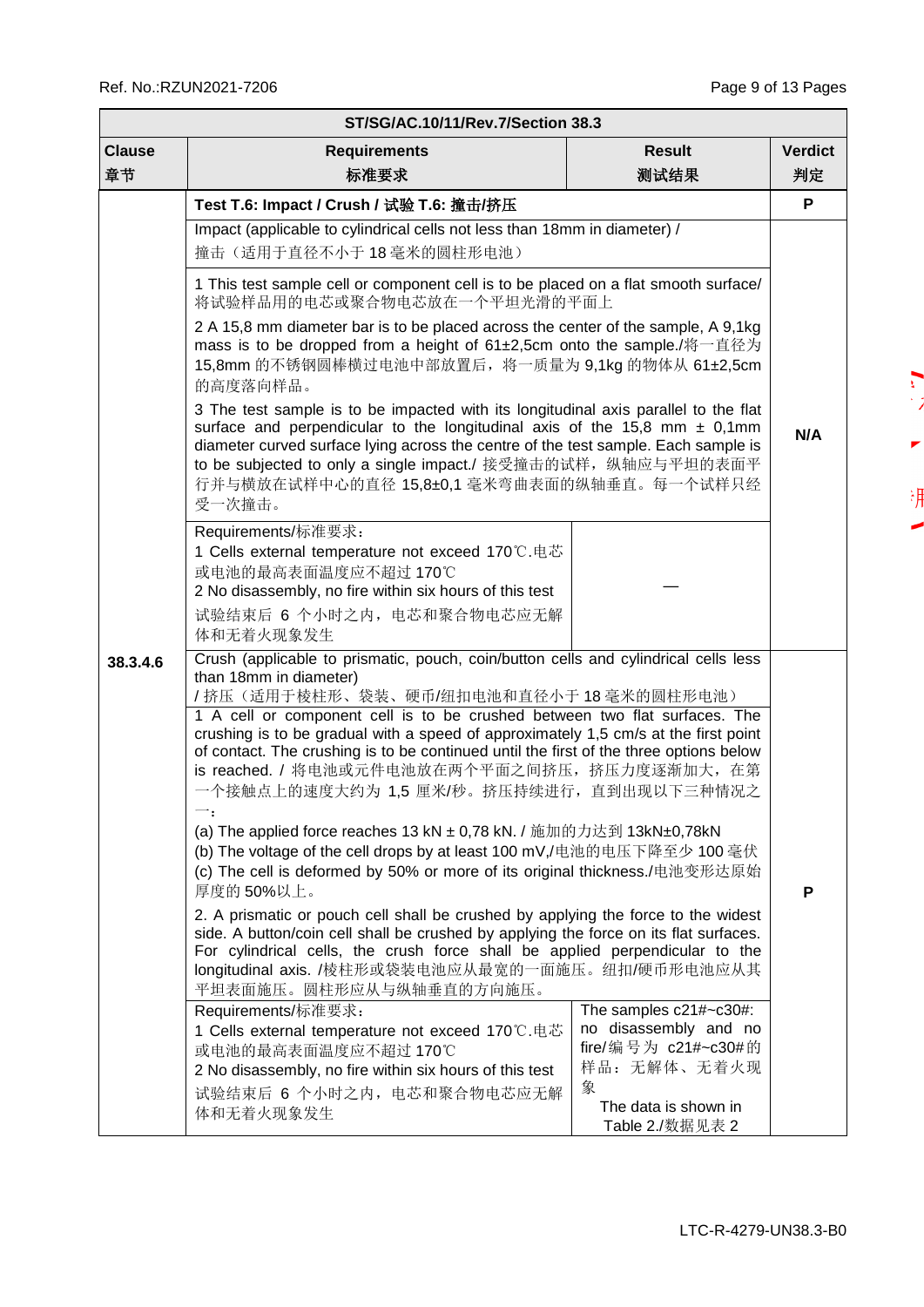$\sqrt{\frac{2}{\sqrt{2}}}$ 

 $\begin{array}{c} \frac{1}{2} \end{array}$  $\overline{\phantom{a}}$ 

|               | ST/SG/AC.10/11/Rev.7/Section 38.3                                                                                                                                                                                                                                                                                                                                                                                                                                                                                                                                                                                                                             |                                                                                         |                |  |  |  |  |  |  |
|---------------|---------------------------------------------------------------------------------------------------------------------------------------------------------------------------------------------------------------------------------------------------------------------------------------------------------------------------------------------------------------------------------------------------------------------------------------------------------------------------------------------------------------------------------------------------------------------------------------------------------------------------------------------------------------|-----------------------------------------------------------------------------------------|----------------|--|--|--|--|--|--|
| <b>Clause</b> | <b>Requirements</b>                                                                                                                                                                                                                                                                                                                                                                                                                                                                                                                                                                                                                                           | <b>Result</b>                                                                           | <b>Verdict</b> |  |  |  |  |  |  |
| 章节            | 标准要求                                                                                                                                                                                                                                                                                                                                                                                                                                                                                                                                                                                                                                                          | 测试结果                                                                                    | 判定             |  |  |  |  |  |  |
| 38.3.4.7      | Test T.7: Overcharge/试验 T.7: 过度充电<br>1 The charge current shall be twice the manufacturer's recommended maximum<br>continuous charge current/以 2 倍制造厂推荐的最大持续充电电流对样品充电<br>2 The minimum voltage of the test shall be as follows/本试验最小电压见下文                                                                                                                                                                                                                                                                                                                                                                                                                     |                                                                                         |                |  |  |  |  |  |  |
|               | a) When the manufacturer's recommended charge<br>voltage is not more than 18V, the minimum voltage of<br>the test shall be the lesser of two times the maximum<br>charge voltage of the battery or 22V/ 如果厂家推荐的<br>充电电压不超过 18V, 本试验的最小充电电压应是厂<br>家标定最大充电电压的两倍或者是 22V 之中的较小<br>者。<br>b) When the manufacturer's recommended charge<br>voltage is more than 18V, the minimum voltage of the<br>test shall be 1,2 times the maximum charge voltage/<br>如果厂家推荐的充电电压超过 18V, 本试验的最小充<br>电电压应是厂家标定最大充电电压的 1,2 倍。<br>3 Tests are to be conducted at ambient temperature<br>$20\pm5^{\circ}$ C, The duration of the test shall be 24<br>hours/20±5℃的环境温度下, 试验持续 24 小时。 |                                                                                         | N/A            |  |  |  |  |  |  |
|               | Requirements/标准要求:<br>No disassembly and no fire within seven days of this<br>test<br>试验样品在试验中和试验后 7 天内, 应无解体和无着<br>火现象发生。                                                                                                                                                                                                                                                                                                                                                                                                                                                                                                                                    |                                                                                         |                |  |  |  |  |  |  |
|               | Test T.8: Forced discharge/试验 T.8: 强制放电                                                                                                                                                                                                                                                                                                                                                                                                                                                                                                                                                                                                                       |                                                                                         |                |  |  |  |  |  |  |
| 38.3.4.8      | Each cell shall be forced discharged at ambient temperature by connecting it in<br>series with a 12 V D.C. power supply at an initial current equal to the maximum<br>discharge current specified by the manufacturer,<br>20±5℃的环境温度下, 将单个电芯连接在 12V 的直流电源上进行强制放电, 此直流<br>电源提供给每个电芯初始电流为制造厂指定的最大放电电流。                                                                                                                                                                                                                                                                                                                                                          |                                                                                         |                |  |  |  |  |  |  |
|               | The specified discharge current is to be obtained by connecting a resistive load of<br>the appropriate size and rating in series with the test cell. Each cell shall be forced<br>discharged for a time interval (in hours) equal to its rated capacity divided by the<br>initial test current (in ampere)<br>指定的放电电流通过串联在试验电芯上的合适大小和功率的负载来获得,每个电芯                                                                                                                                                                                                                                                                                                            |                                                                                         |                |  |  |  |  |  |  |
|               | 的强制放电时间(小时)为额定容量除以初始电流(安培)。                                                                                                                                                                                                                                                                                                                                                                                                                                                                                                                                                                                                                                   |                                                                                         |                |  |  |  |  |  |  |
|               | Requirements/标准要求:<br>No disassembly and no fire within seven days of this<br>test<br>试验样品在试验中和试验后 7 天内, 应无解体和无着                                                                                                                                                                                                                                                                                                                                                                                                                                                                                                                                              | The samples c31#~c40#:<br>For voltage data before<br>test, see table 3. / 试验前<br>电压见表 3 |                |  |  |  |  |  |  |
|               | 火现象发生。                                                                                                                                                                                                                                                                                                                                                                                                                                                                                                                                                                                                                                                        | No disassembly and no<br>fire / 无解体、无着火现象                                               |                |  |  |  |  |  |  |

LTC-R-4279-UN38.3-B0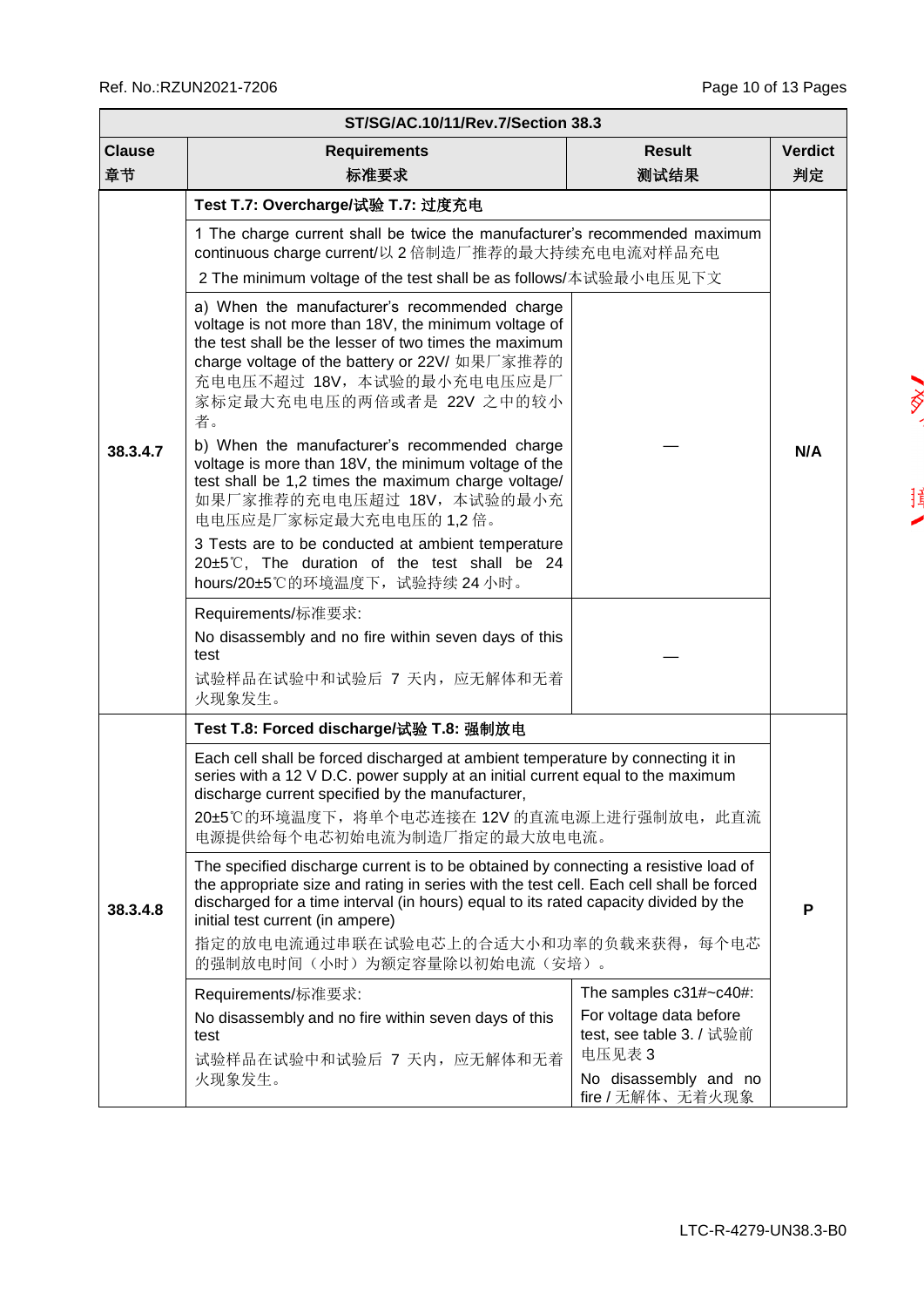## Ref. No.:RZUN2021-7206 Page 11 of 13 Pages

**Separate** 

 $\sim -10$ 

E<sup>T</sup>

|                      | Table1:T1~T5 / 表 1. 试验 1~试验 5               |                                           |                               |                                                       |                                         |                                              |                                    |                                              |                                |                                                                               |                      |  |  |  |
|----------------------|---------------------------------------------|-------------------------------------------|-------------------------------|-------------------------------------------------------|-----------------------------------------|----------------------------------------------|------------------------------------|----------------------------------------------|--------------------------------|-------------------------------------------------------------------------------|----------------------|--|--|--|
| Sample<br>No.<br>样品号 | <b>Mass</b><br>prior to<br>test / 试<br>验前质量 | <b>OCV</b><br>prior to<br>test /试<br>验前电压 |                               | <b>Test T.1: Altitude simulation/</b><br>试验 T.1: 高度模拟 | Test T.2: Thermal test/<br>试验 T.2: 温度试验 |                                              | Test T.3: Vibration/<br>试验 T.3: 振动 |                                              | Test T.4: Shock/<br>试验 T.4: 冲击 | <b>Test T.5:</b><br><b>External</b><br><b>Short</b><br>Circuit/试验<br>T.5 外部短路 |                      |  |  |  |
|                      | (g)                                         | (V)                                       | Mass<br>$Loss(\%)$<br>质量损失(%) | <b>OCV</b> Retention<br>Ratio(%)<br>电压保留比(%)          | Mass<br>$Loss$ %)<br>质量损失(%)            | <b>OCV</b> Retention<br>Ratio(%)<br>电压保留比(%) | Mass<br>$Loss(\%)$<br>质量损失(%)      | <b>OCV</b> Retention<br>Ratio(%)<br>电压保留比(%) | Mass<br>$Loss(\%)$<br>质量损失(%)  | <b>OCV</b> Retention<br>Ratio(%)<br>电压保留比(%)                                  | Temp. (°C)<br>温度 (℃) |  |  |  |
| c1#                  | 6,353                                       | 3,302                                     | 0,000                         | 100,00                                                | 0,031                                   | 100,00                                       | 0,015                              | 99,97                                        | 0,015                          | 99,94                                                                         | 60,8                 |  |  |  |
| c2#                  | 6,416                                       | 3,310                                     | 0.000                         | 100,00                                                | 0.031                                   | 100,00                                       | 0,000                              | 99,94                                        | 0,015                          | 99,97                                                                         | 60,8                 |  |  |  |
| c3#                  | 6,402                                       | 3,315                                     | 0,000                         | 100,00                                                | 0,031                                   | 100,00                                       | 0,031                              | 99,97                                        | 0,015                          | 99,94                                                                         | 60,3                 |  |  |  |
| c4#                  | 6,443                                       | 3,306                                     | 0,000                         | 100,00                                                | 0,031                                   | 100,00                                       | 0,015                              | 99,97                                        | 0,031                          | 100,00                                                                        | 59,9                 |  |  |  |
| c5#                  | 6,379                                       | 3,314                                     | 0,000                         | 99,97                                                 | 0,031                                   | 100,00                                       | 0,000                              | 99,97                                        | 0,015                          | 99,97                                                                         | 60,4                 |  |  |  |
| c6#                  | 6,421                                       | 3,312                                     | 0,000                         | 100,00                                                | 0,031                                   | 100,00                                       | 0,015                              | 99,97                                        | 0,015                          | 99,91                                                                         | 60,7                 |  |  |  |
| c7#                  | 6,378                                       | 3,309                                     | 0,000                         | 99,97                                                 | 0,047                                   | 100,00                                       | 0,000                              | 100,00                                       | 0,015                          | 99,94                                                                         | 60,8                 |  |  |  |
| c8#                  | 6,419                                       | 3,312                                     | 0,000                         | 100,00                                                | 0,031                                   | 100,00                                       | 0,000                              | 99,97                                        | 0.015                          | 99,85                                                                         | 60,7                 |  |  |  |
| c9#                  | 6,377                                       | 3,317                                     | 0,015                         | 99,97                                                 | 0,031                                   | 100,00                                       | 0,015                              | 99,97                                        | 0,000                          | 99,82                                                                         | 60,8                 |  |  |  |
| c10#                 | 6,391                                       | 3,325                                     | 0,000                         | 99,94                                                 | 0,046                                   | 100,00                                       | 0,015                              | 99,97                                        | 0,015                          | 99,97                                                                         | 60,5                 |  |  |  |
| c11#                 | 6,416                                       | $\overbrace{\phantom{12333}}$             | 0,000                         |                                                       | 0,015                                   |                                              | 0,015                              |                                              | 0,031                          | $\overbrace{\qquad \qquad }^{}$                                               | 57,8                 |  |  |  |
| c12#                 | 6,417                                       |                                           | 0,000                         | $\hspace{0.1mm}-\hspace{0.1mm}$                       | 0,015                                   |                                              | 0,015                              | $\overline{\phantom{m}}$                     | 0,015                          | $\overline{\phantom{m}}$                                                      | 57,7                 |  |  |  |
| c13#                 | 6,420                                       | $\overbrace{\phantom{13333}}$             | 0,000                         | $\hspace{0.05cm}$                                     | 0,015                                   |                                              | 0,015                              | $\overbrace{\qquad \qquad }^{}$              | 0,015                          |                                                                               | 57,8                 |  |  |  |
| c14#                 | 6,384                                       | $\overbrace{\phantom{13333}}$             | 0.015                         | $\hspace{0.1mm}-\hspace{0.1mm}$                       | 0,000                                   | $\overbrace{\phantom{12333}}$                | 0,015                              | $\overbrace{\qquad \qquad }^{}$              | 0,015                          | $\overbrace{\phantom{12333}}$                                                 | 57,6                 |  |  |  |
| c15#                 | 6,387                                       | $\overline{\phantom{0}}$                  | 0,015                         | $\hspace{0.1mm}-\hspace{0.1mm}$                       | 0,015                                   |                                              | 0,000                              | $\hspace{0.1mm}-\hspace{0.1mm}$              | 0,015                          |                                                                               | 57,6                 |  |  |  |
| c16#                 | 6,359                                       | $\overbrace{\phantom{12333}}$             | 0.015                         | $\hspace{0.1mm}-\hspace{0.1mm}$                       | 0,047                                   | $\overbrace{\qquad \qquad }^{}$              | 0,015                              | $\overline{\phantom{m}}$                     | 0,015                          | $\overbrace{\phantom{12333}}$                                                 | 57,8                 |  |  |  |
| c17#                 | 6,421                                       |                                           | 0,015                         | $\hspace{0.1mm}-\hspace{0.1mm}$                       | 0,015                                   |                                              | 0,015                              | $\overline{\phantom{m}}$                     | 0,031                          |                                                                               | 57,8                 |  |  |  |
| c18#                 | 6,392                                       | $\overline{\phantom{m}}$                  | 0,000                         | $\overline{\phantom{m}}$                              | 0,015                                   | $\overbrace{\phantom{123331}}$               | 0,015                              | $\overline{\phantom{m}}$                     | 0,015                          | $\overbrace{\phantom{12333}}$                                                 | 57,7                 |  |  |  |
| c19#                 | 6,418                                       | $\overbrace{\phantom{13333}}$             | 0,015                         | $\overline{\phantom{m}}$                              | 0,031                                   | $\qquad \qquad$                              | 0,000                              | $\overbrace{\qquad \qquad }^{}$              | 0,015                          | $\overbrace{\qquad \qquad }^{}$                                               | 57,8                 |  |  |  |
| c20#                 | 6,395                                       | $\overbrace{\phantom{13333}}$             | 0,015                         |                                                       | 0,015                                   | $\overbrace{\qquad \qquad }^{}$              | 0,015                              |                                              | 0,015                          |                                                                               | 57,8                 |  |  |  |

LTC-R-4279-UN38.3-B0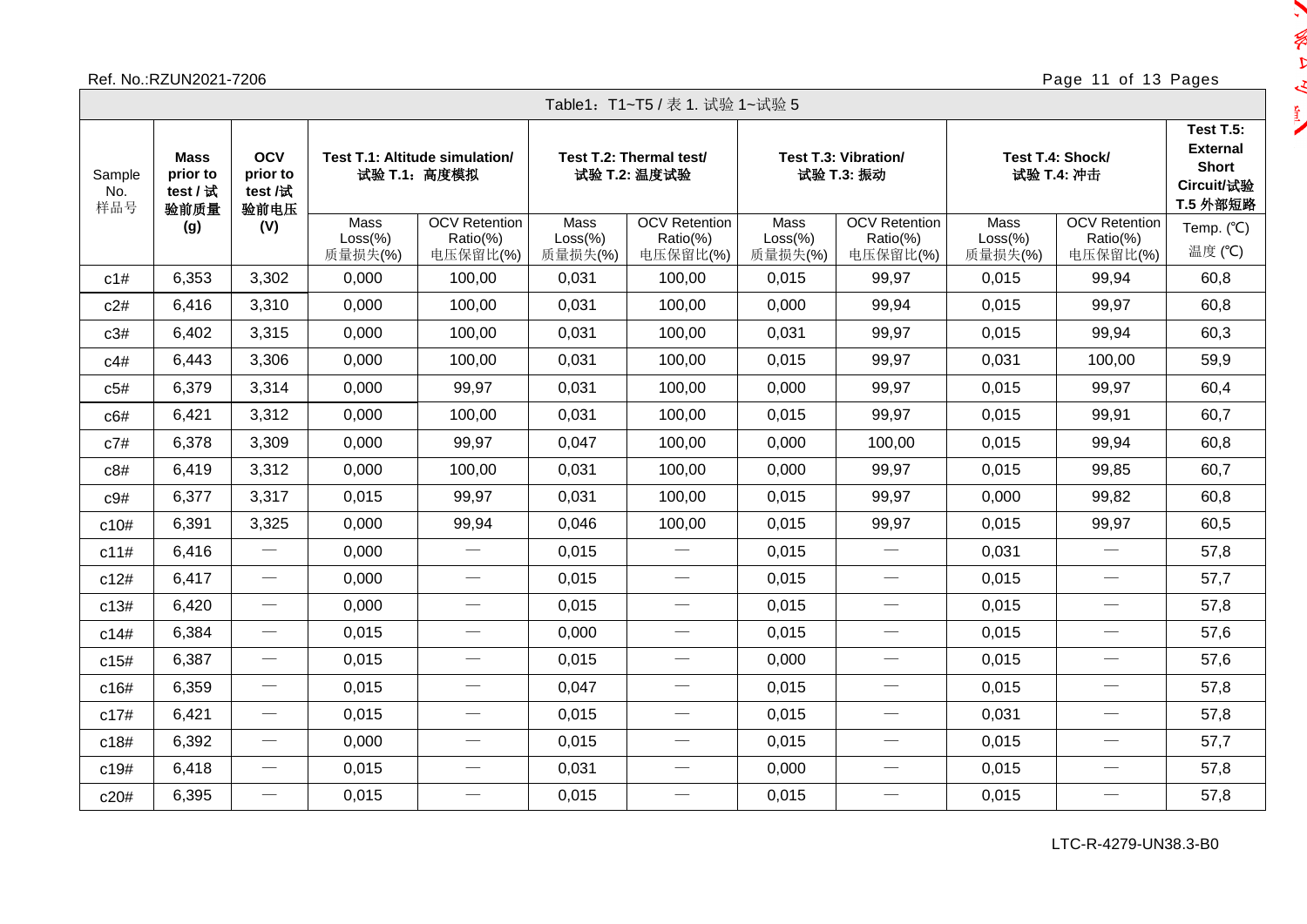## Ref. No.:RZUN2021-7206 Page 12 of 13 Pages

| Table2: Crush   表 2: 挤压                   |                                 |       |       |       |       |       |       |       |       |       |       |  |
|-------------------------------------------|---------------------------------|-------|-------|-------|-------|-------|-------|-------|-------|-------|-------|--|
| Test T.6:<br>Crush $/$  <br>试验 T.6:<br>挤压 | Sample No.<br>样品号               | c21#  | c22#  | c23#  | c24#  | c25#  | c26#  | c27#  | c28#  | c29#  | c30#  |  |
|                                           | OCV prior to test /<br>试验前电压(V) | 3,327 | 3,320 | 3,303 | 3,316 | 3,302 | 2,397 | 2,437 | 2,473 | 2,373 | 2,354 |  |
|                                           | Temp. $(^\circ\circ)$<br>温度 (℃) | 21,2  | 21,3  | 21,2  | 21,2  | 21,3  | 21,2  | 21,3  | 21,3  | 21,2  | 21,4  |  |

|                                                       | Table 3: Forced discharge / 表 3. 强制放电 |       |       |       |       |       |       |       |       |       |       |  |  |  |
|-------------------------------------------------------|---------------------------------------|-------|-------|-------|-------|-------|-------|-------|-------|-------|-------|--|--|--|
| Test T.8:<br>Forced<br>discharge /<br>试验 T.8:<br>强制放电 | Sample No.<br>样品号                     | c31#  | c32#  | c33#  | c34#  | c35#  | c36#  | c37#  | c38#  | c39#  | c40#  |  |  |  |
|                                                       | OCV prior to test<br>' 试验前电压(V)       | 2,580 | 2,462 | 2,375 | 2,451 | 2,457 | 2,397 | 2,537 | 2,481 | 2,447 | 2,439 |  |  |  |

一定

丒